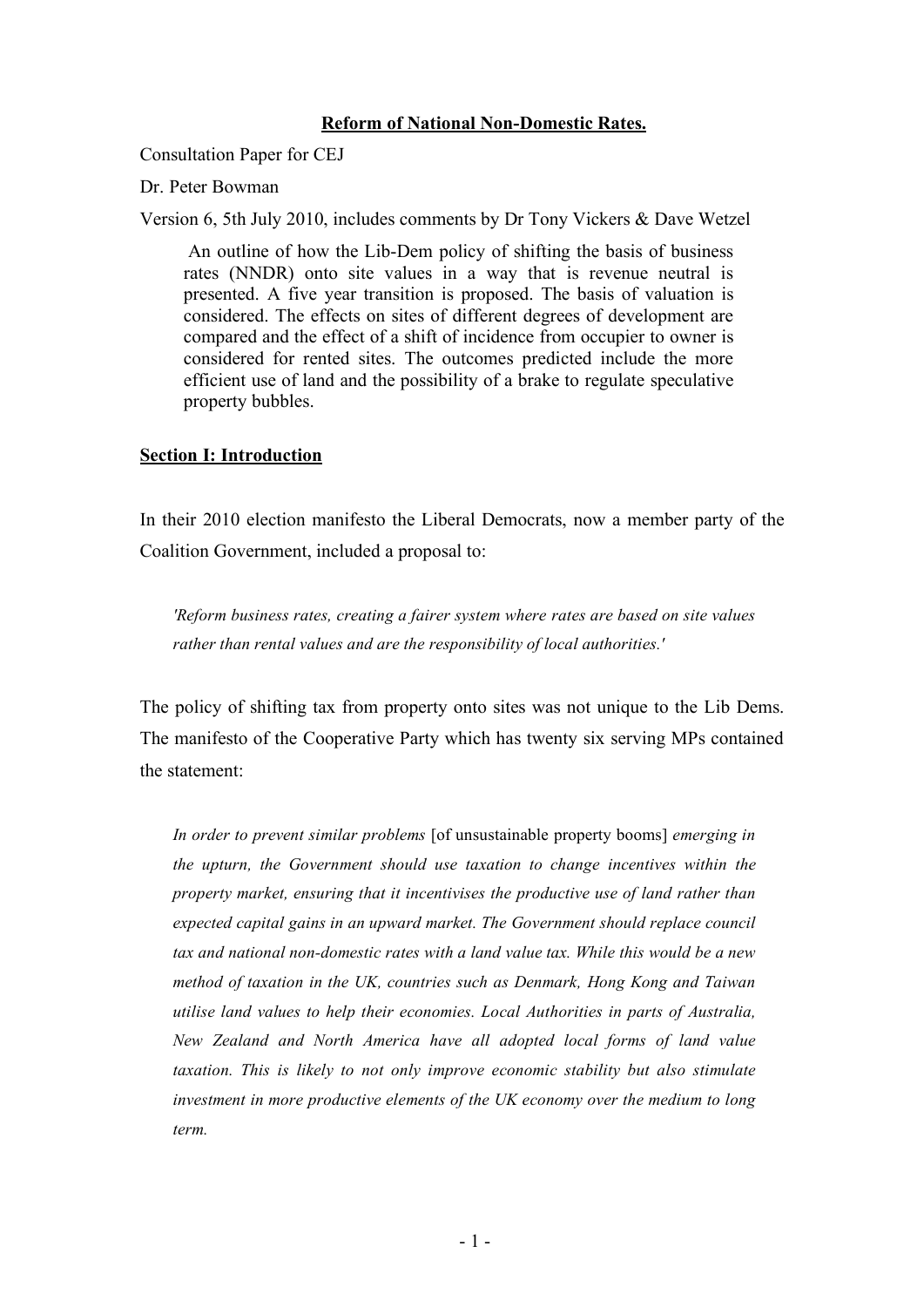The Green Party which now has a representative in Parliament also made a statement about a tax shift to land values but in a more general way:

*... In the long run we favour moving to a system of Land Value Tax, where the level of taxation depends on the rental value of the land concerned.*

This paper examines how the Lib-Dem proposal proposal for the reform of business rates (the National Non-Domestic Rate or "NNDR") by replacing them with Site Value Rating (or "SVR") could be beneficially implemented in the UK, taking into account the present state of its economy. It begins with a review of the recent literature on the taxation of land values in the UK and relevant methodologies for the valuation of land. It then looks at the present state of the UK commercial property market including the degree of indebtedness associated with it. Finally it suggests a programme for reform of business rates on the basis that authors mentioned in the review have suggested.

#### Section II: Review of recent literature

*.*

The policies advocated by the political parties noted above are consistent with recommendations for tax reform given in the Institute for Fiscal Studies' Mirrlees Review<sup>1</sup>, a recent very extensive study of the present tax system in the UK:

*"It would be preferable if both (i.e. council tax and business rates) could be moved to the taxation of the value of the land rather than that of the property so as to remove the distortion against improvements…*"

Martin Weale, Director of the National Institute of Economic and Social Research, in his commentary on the section of the Mirrlees Review dealing with property taxes further endorsed this move adding the reason that such a tax would lead to increased efficiency in land use.

An extensive study of the subject of the taxation of land values in the UK up to 2004 was undertaken by Owen Connellan.<sup>2</sup> This contains a very useful compilation of progress made up to that date.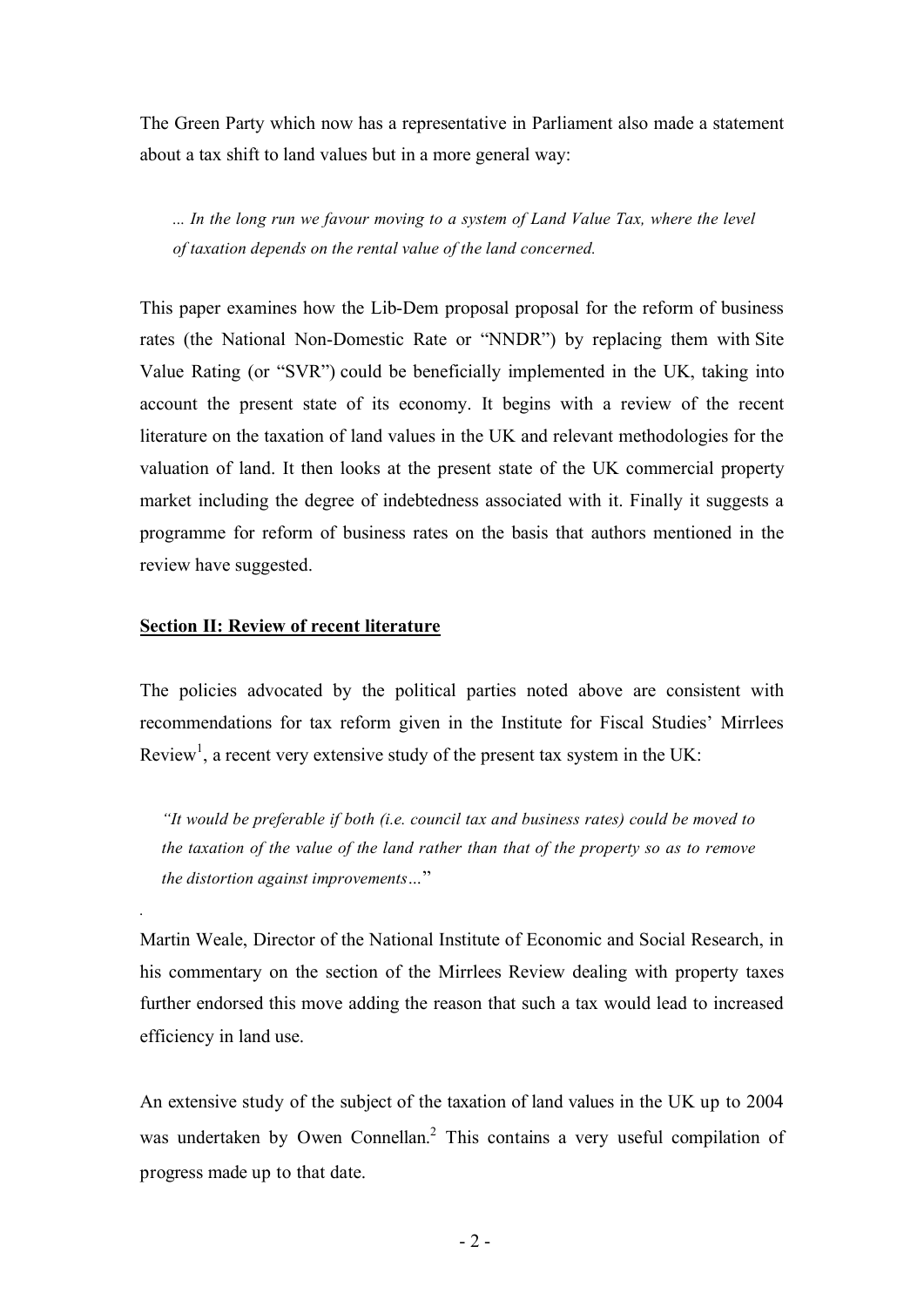Since then other academics have continued to develop the case for shifting property taxes onto land. A full explanation of the historical and political background and advantages of this policy was given recently by Iain McLean, Professor of Politics at Oxford University<sup>3</sup>.

In Ireland in 2009 Constantin Gurdgiev of Trinity College Dublin completed a very extensive comparative survey<sup>4,5</sup> of the relative advantages of a number of different methods of taxation using a wide range of criterion and concluded that the taxation of land values was the most effective. The Report of the Commission for Taxation in Ireland  $2009<sup>6</sup>$  concluded that there were strong economic reasons for taxing land values. The only reasons given for not recommending implementation were the absence of a cadastre and a fair method of valuation in Ireland at the present time.

In 2005 Professor John Muellbauer of Nuffield College Oxford wrote a response<sup>7</sup> to Kate Barker's Review of Housing Supply of the previous year on which he had served as a consultant. Her interim report had advocated the taxation of land values but this was omitted in the final report. Muellbauer's view was that the remit for the report had been far too narrow to deal comprehensively with the whole issue of housing supply as it focussed only on new housing which is a very small percentage of the market. He also noted that the issues of mortgages and taxation had been reviewed separately preventing a holistic view emerging. Taking a much wider view he proposed reforming council tax, phasing out Stamp Duty and reforming business rates by shifting the tax onto land values.

A key practical aspect of the implementation of a reformed site-value based on nondomestic rates is valuation. A comprehensive study of valuation for site value rating was carried out in Whitstable Kent in 1973. In 2004 Frances Plimmer, Senior Research Officer of the College of Estate Management in Reading with Greg McGill carried out an update of the survey<sup>8</sup> in order to explore practical problems of valuation particularly those associated with planning.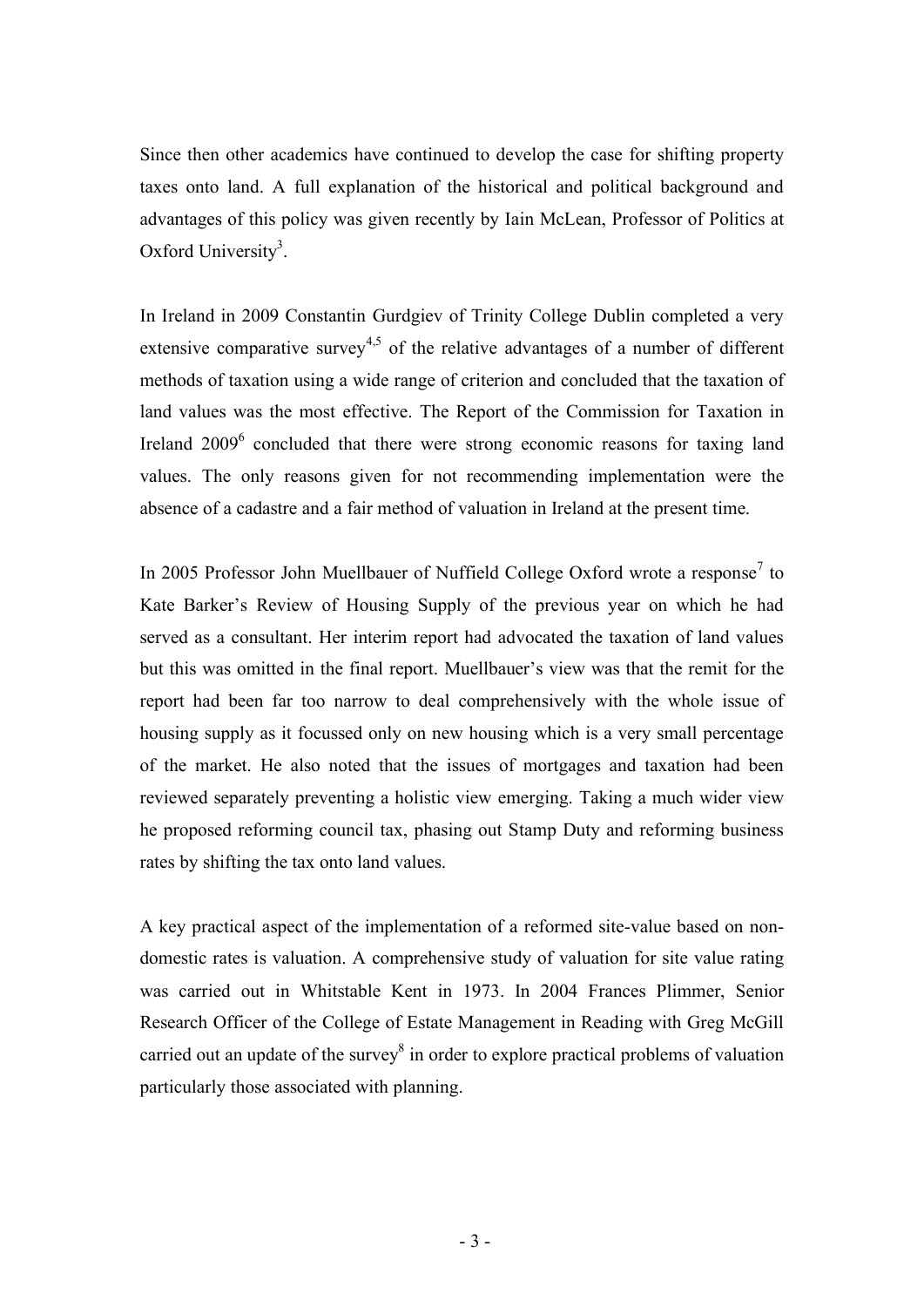More recently Tony Vickers in his doctoral thesis at Kingston University<sup>9</sup> has undertaken a useful review of the basic strategies for valuation that would be needed for taxing land values rather than property.

### Section III: The present state of the UK Commercial Property Market

To set the scene a brief overview of the UK commercial property market is presented based mainly on a recent Investment Forum Report<sup>10</sup>.

The figures are based on 2003 data. There have been considerable fluctuations in the actual asset values since then but these still gives a basic idea of what the nature of the tax base is. The main sources of data for the Report were the Valuation Office Agency (VOA) and Office of National Statistics (ONS).

The total capital value of UK commercial property is estimated as £611 billion. Table 1 shows the basic composition of the market.

| <b>Commercial stock</b> | Capital value/£ billion | % of total |
|-------------------------|-------------------------|------------|
| Retail                  | 202                     | 33         |
| Office                  | 159                     | 26         |
| Industrial              | 127                     | 21         |
| Other*                  | 122                     | 20         |
| <b>Total</b>            | 611                     | 100        |

Table 1: UK commercial property stock

\*e.g. hotels, pubs, leisure, utilities,

In addition Central Government stock was estimated at £217 billion and Local Authority stock at £130 billion.

Of the private commercial sector 57% is owner-occupied and investors own the remaining 43%. The owner-occupied sector tends to be the less valuable property.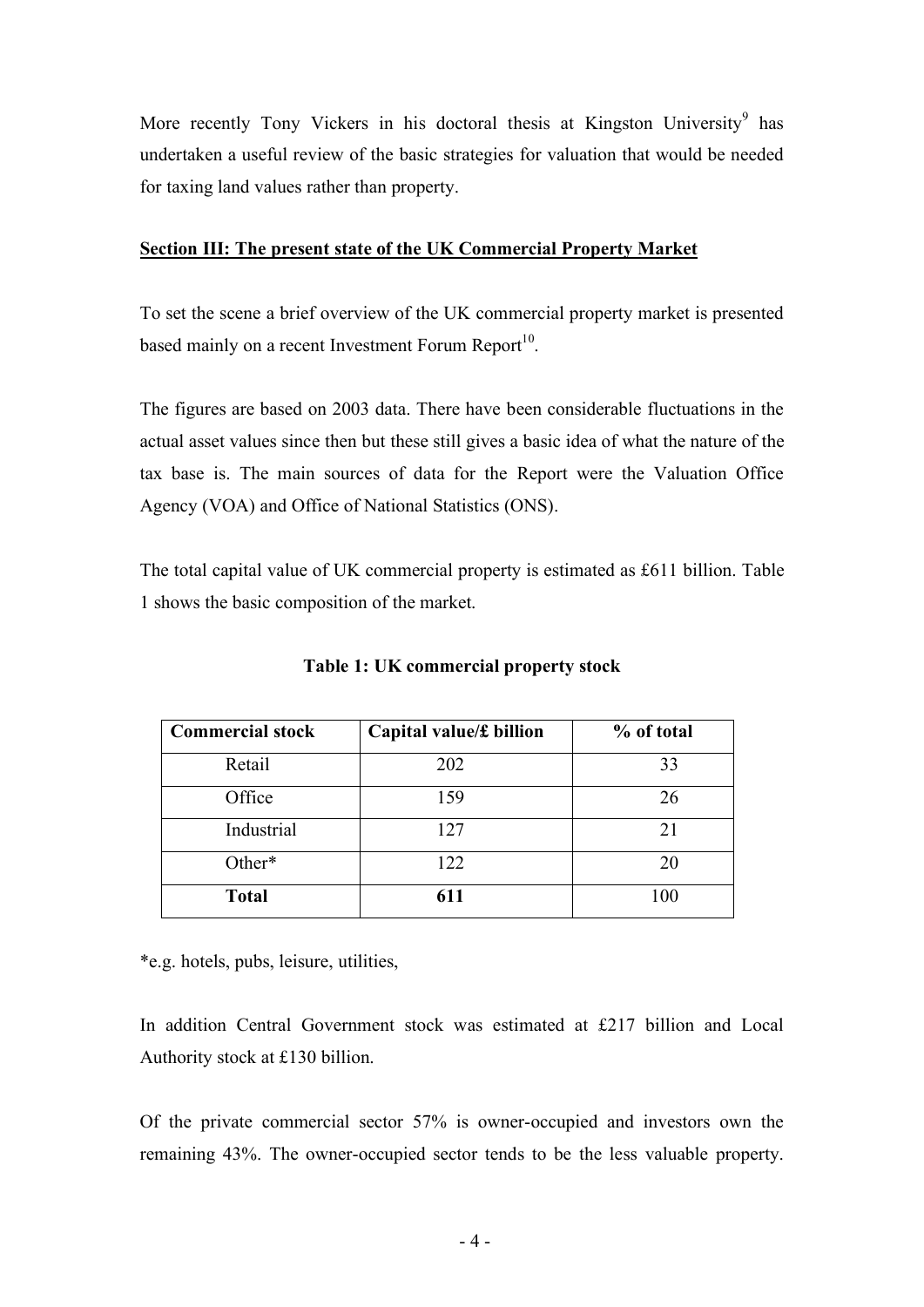Much of it is in the hands of large corporate bodies. Only 68 retail companies between them hold £68 billion of property assets. There are 755 companies with more than £20 million of property assets who between them hold around £160 billion of property. The investment market, consisting of some 20,000 buildings, is concentrated in high value properties. Table 2 identifies the main owners of commercial property held as investments.

| owner                                      | Percentage of<br>market by value |
|--------------------------------------------|----------------------------------|
| UK institutions (pension funds, insurance) | 29                               |
| Overseas investors                         | 15                               |
| UK Unlisted Property Companies             | 15                               |
| UK listed Property Companies               | 14                               |
| Unitised and Pooled Funds                  | 8                                |
| Limited Partnerships                       | 7                                |
| Traditional estates/charities              | $\varsigma$                      |
| Other Investors                            | $\varsigma$                      |
| <b>UK Private Investors</b>                | 3                                |

Table 2. Main owners of commercial property in the UK

Each year the Department of Corporate Development of the De Montfort University publishes a detailed report of the UK Commercial Property Lending Market<sup>11</sup>. Their figure for total lending for 2003 was £120 billion which is 46% of the capital value of the investment sector. This indicates that much of the acquisition of commercial property for investment purpose is undertaken with the assistance of bank credit.

The 2010 report has just been published. It makes unsettling reading. In the years leading up to the boom there was a large amount of lending against commercial property in the UK at high loan to value ratios. The total now stands at £228.3 billion. Following the recent falls in commercial property values it is estimated that 20% of these loans are in default or breach of covenant. Moreover £161 billion of these loans are due for repayment in the next five years. Much of the credit was supplied by banks that are now in state ownership (e.g. Lloyds supplied £62 billion and RBS, £57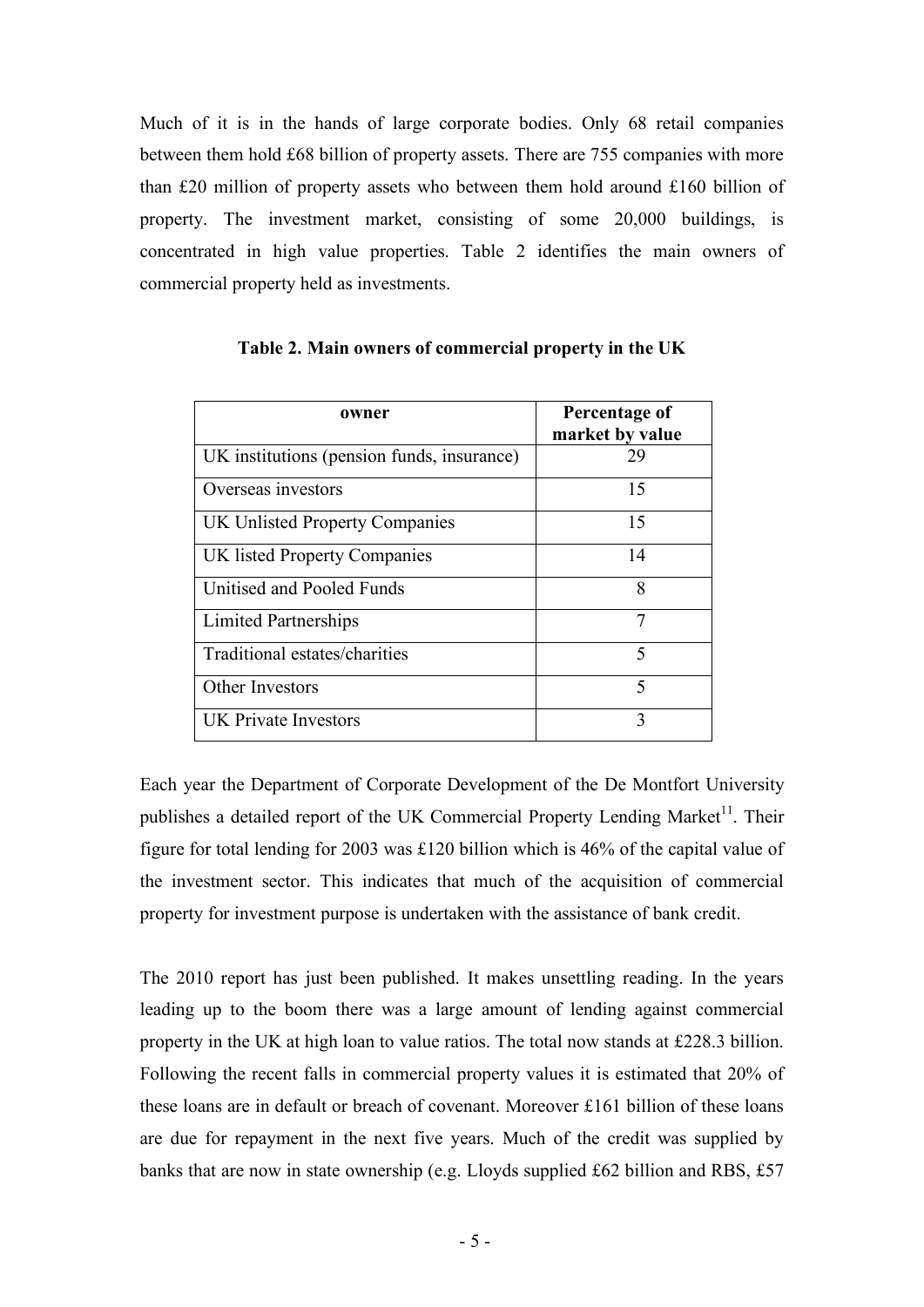billion). Any reform of NNDR needs to accommodate this delicate situation into account and increase stability rather than decrease it.

An important additional fact that is relevant to this study is the amount of vacant land in the UK. At present property that is not usable and vacant land is not on the rate register. Muellbauer estimated that if this included land with planning permission for domestic use it might add 25% to the capital value of commercial property i.e. around £150 billion. In 1985 Ronald Banks<sup>12</sup> made an estimate that there are 50,000 ha of land with development potential in the UK. The price of industrial and commercial land varies considerably over the country. Taking a rough figure of £1 million per hectare that would give a very rough estimate of £50 billion for its capital value but this did not include land for domestic use that Muellbauer included.

#### Section IV: Proposed Reforms

This paper focuses on the practicalities of the reform of business rates described in outline in the above references, particularly those of Connellan and Muellbauer. The economic and social reasons for the reform have been discussed in detail elsewhere and will not be given again here.

In the present UK tax regime there are now three distinct property taxes: nondomestic business rates, council tax and stamp duty land tax. All three are in need of reform. The proposals here only include the first. It is intended that the others will be dealt with later.

The present system of non-domestic property taxation has a long history going back over four hundred years. It is now a national tax but is administered by local authorities. Last year (09/10) it raised £23.5 billion which was 4.3% of total tax revenue.

The system of non-domestic National rates (NNDR) or business rates has the following distinct features: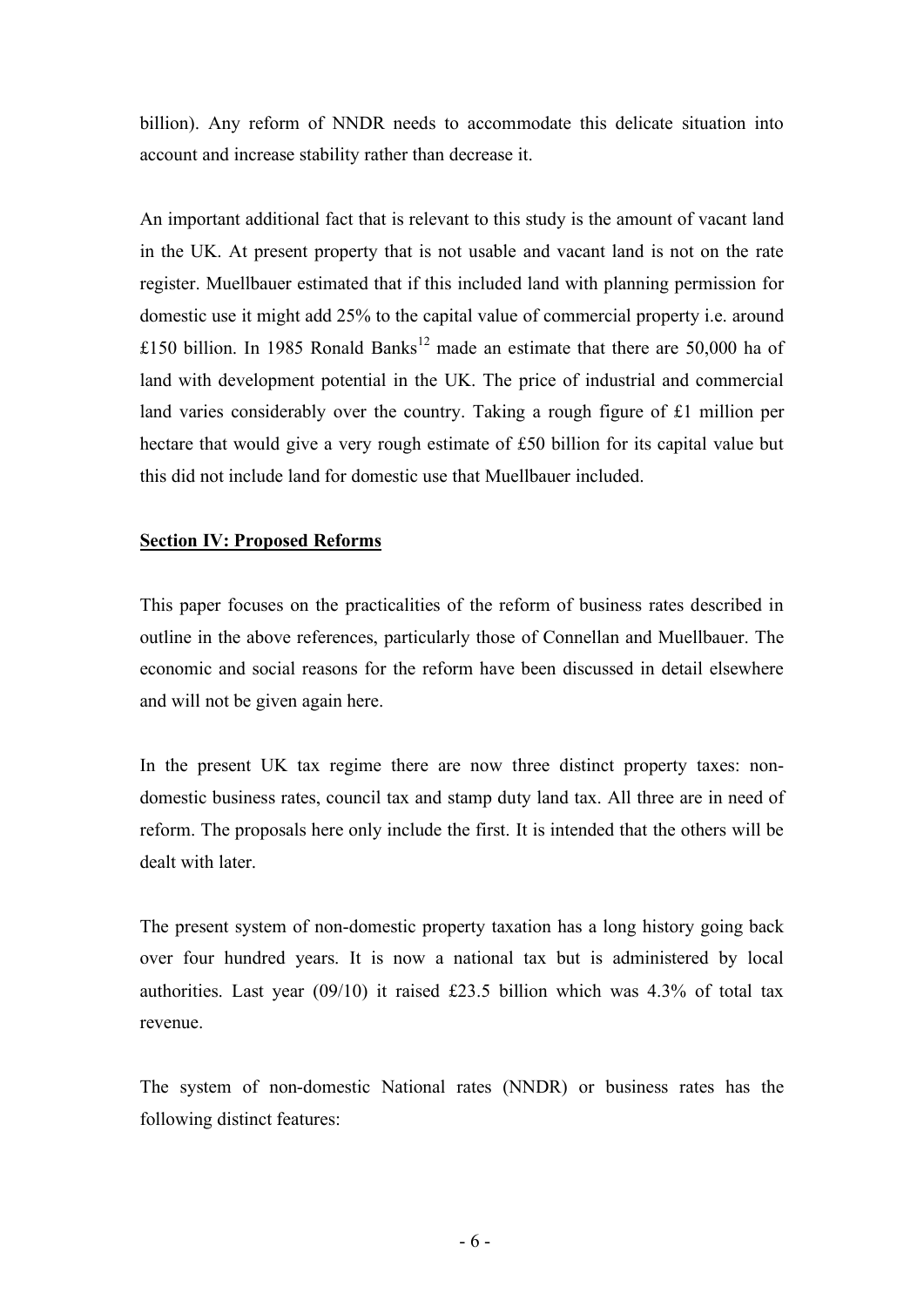- 1) The taxable unit is the hereditament. It is defined as a unit of property capable of commanding a rent. Domestic property is excluded as it is taxed in a different way.
- 2) From 1) it follows that derelict land, unused land, (and until 2008 unoccupied property) are exempt. Agricultural land has been exempt rates since the 1920s.
- 3) The tax falls on the occupier of the property.
- 4) The tax is a nationally defined proportion or rate of the value of the property. In 2009 the main rate was 46.2% and in 2010 is 41.4% with some reduced rates for special cases.
- 5) The valuation is based on the existing use of the property.
- 6) The valuation of the property for the purpose of taxation is not necessarily directly related to the rent the tenant actually pays. It is based on a hypothetical "reasonable" value a tenant would pay according to valuation criteria.
- 7) The valuation is updated every 5 years but the values are back-dated so although a new valuation came into force in 2010 it was based on 2008 values, before the significant decrease in values brought on by the crash.
- 8) The rateable values are open to public view and are displayed on the Valuation Office website.

In April 2008 business rates were extended to unoccupied property. In this extension the tax fell upon the owner. One of the main reasons given for the extension was to incentivise the full use of property and hence the land it occupies. However the disadvantage of the reform was that if the owner rendered the property unusable he was exempt from the tax. This has resulted in damage or demolition of significant numbers of potentially usable properties, simply to avoid rates. Owners of empty properties have also avoided rates by employing an agency to provide short-term tenants. During the period of occupation business rates are paid but when the property again becomes vacant, a three or six month rate free period again is claimed. Owners can also avoid empty property rates by "letting" rent-free to charities who are allowed to keep premises empty rate free between charitable uses. The reform proposed here could be seen as a natural extension of the previous reform and one that would overcome these problems.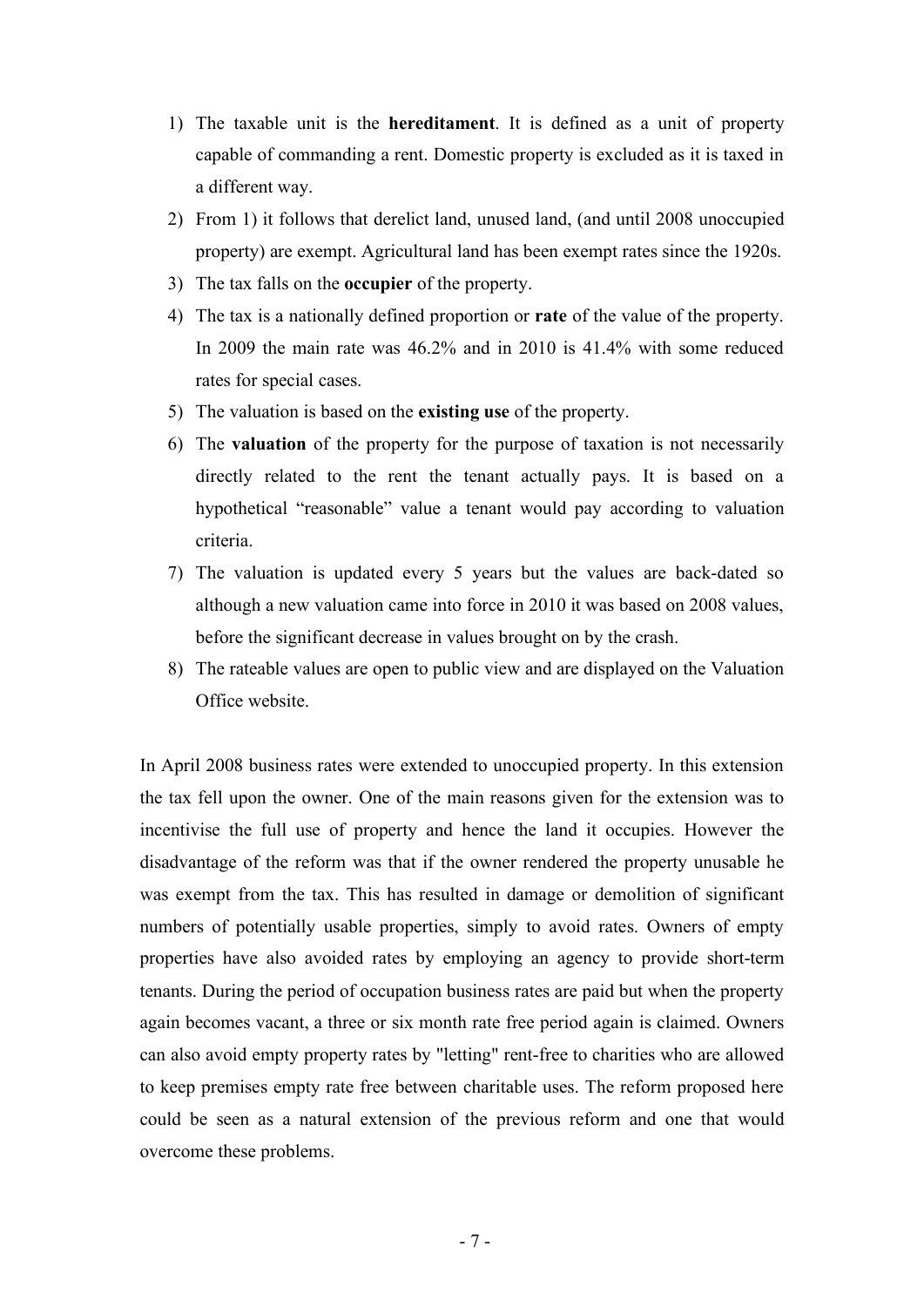The following reforms are proposed:

- 1) The taxable unit to be the site only. To put it another way, buildings and improvements would be exempt. Thus the taxable unit is defined geographically and could be identified for example, by the unique property reference number (UPRN) of every property that exists within the National Land & Property Gazetteer (NLPG). Since 2007 this has been maintained by local authorities under a central agreement involving various government agencies including VOA, OS and Land Registry. For any organisation owning several sites each would be valued independently.
- 2) Occupied residential land would be excluded. There could also be a threshold of site value below which land would be exempt.
- 3) The tax falls on the owner, not the occupier. Given that the occupier is much easier to identify, in the case of occupied sites the tax could be levied by billing the occupier and then the occupier subtracting the payment from their rental payments to the owner. For unoccupied land the owner would be billed directly. The ultimate penalty for non-payment could be forfeiture of the freehold.
- 4) The tax is a proportion of the site value, an annual rental value of the site, and is paid annually. For the change from the present property based system to one based on land to be tax neutral the rate would be quite a high percentage, close to 100% of the site's rental value.
- 5) The valuation is based on optimum permitted use not on existing use. This takes into account planning permissions and local development plans. Optimum permitted use is not necessarily most profitable use. There would be scope here for local communities to become much more pro-active in their planning strategies and to determine for themselves what type of use they wish to permit for the land in their localities.
- 6) The valuation strategy would have to be very different from that used for business rates where calculations relate to existing use and are based on the nature of the building. It would be based on the annual rental value of the land without improvements. There is a residual method of valuation where the value of the site is obtained by subtracting the value of the construction costs from the market value of the property. However, this tends to undervalue land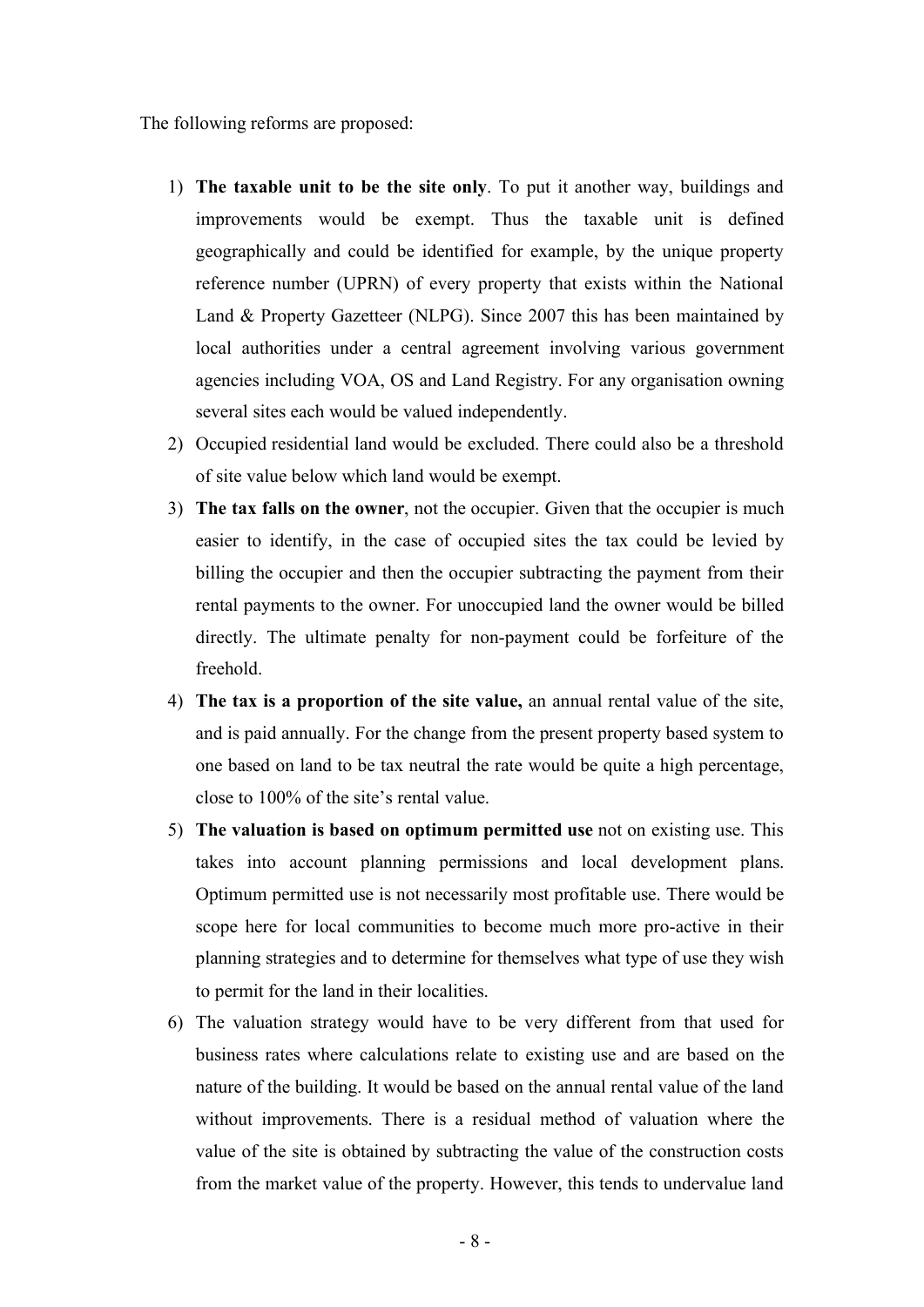that is not in optimum permitted use (as any asset stripper knows). There are alternative comparative methods which would make use of both recent market transactions and a survey of the location and the surrounding factors that affect land value.<sup>13</sup> The recent revaluation in Northern Ireland provides an example of how this might be done. It requires the use of CAMA (computeraided mass appraisal) methods using MRA (multiple regression analysis) and GIS (geographic information systems).

- 7) Values should be updated annually. Modern computerised methods are capable of maintaining land value maps in real time, making use of property transaction information, already supplied to VOA and Land Registry, to continuously update valuations.
- 8) The site values would be on public display. The values for each region would be recorded in a GIS and presented in the form of land value maps. The AREIS (Auditor's Real Estate Information System) of Lucas County Ohio  $USA<sup>14</sup>$  provides an excellent example of an existing system of this kind. In practice it was shown to have the additional advantage that the 'positive feedback' from the value maps leads to a more efficient, better informed property market.

The tax reform would need to be phased over several years as suggested by Connellan. In the transition phase there could be a two-tier scheme of property and land taxation as pertains in many US cities.

The scheme illustrated here is a five stage transition which could be introduced for example over five years. During the transition period the occupier would continue to pay the old NNDR system but with a 20% reduction each year. Meanwhile the owner would begin paying a site value rate with annual 20% increments over the transition. The rate could be set so that the overall tax take would be approximately neutral compared with the business rate.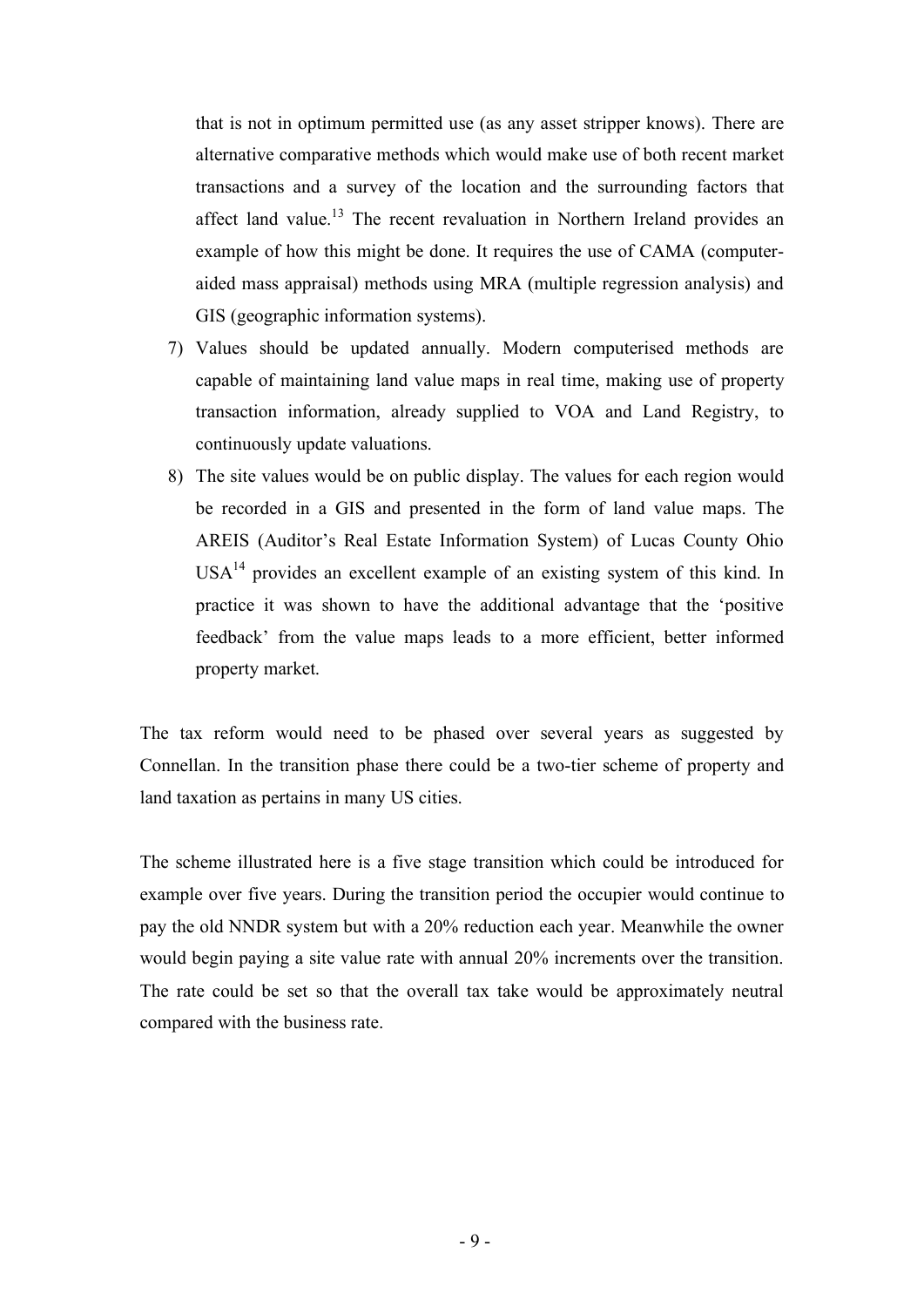| Year           | Occupier pays    | <b>Owner pays</b> |
|----------------|------------------|-------------------|
| 0              | 100 % NNDR       |                   |
|                | <b>80 % NNDR</b> | 20% SVR           |
| $\mathfrak{D}$ | 60 % NNDR        | 40% SVR           |
| 3              | 40 % NNDR        | 60% SVR           |
| 4              | <b>20 % NNDR</b> | 80% SVR           |
| 5              | $0\%$ NNDR       | 100% SVR          |

Table 3: Payments by owners and occupiers in a proposed 5 year transition from NNDR to SVR.

Estimates of the proportion of property prices that can be attributed to land are difficult. They vary from  $30 - 60\%$  for commercial and industrial property. Given that the present rate is approximately 40% it would follow that the site value rate would be close to 100% of the rateable value of the land at the time of the reform.

It has been the practice with business rates that their real value, in terms of yield, remains constant so the yield only increases with inflation. Hence during a property boom the business rates yield decreases as a proportion of property values. This has prevented the possibility of NNDR being used as a tool to control speculative bubbles in commercial property values. The reformed rates would be linked to land values. If land values in general start to rise the revenue yield would follow, providing an effective brake to speculative bubbles since owners would be losing much of the 'unearned increment' from such speculation.

### **Section V: Illustrations**

The bar charts below give some illustration of the way different sites will be affected by the reform. For simplicity the examples are of a shift from a business rate of 40% to a site value rate of 100%. The first case taken is that of owner-occupiers. The Investment Property Forum Report indicated that this covers 57% of commercial property. Here there would obviously be no change of incidence of tax. The change in the level of taxation will be determined by the ratio of site value to total value which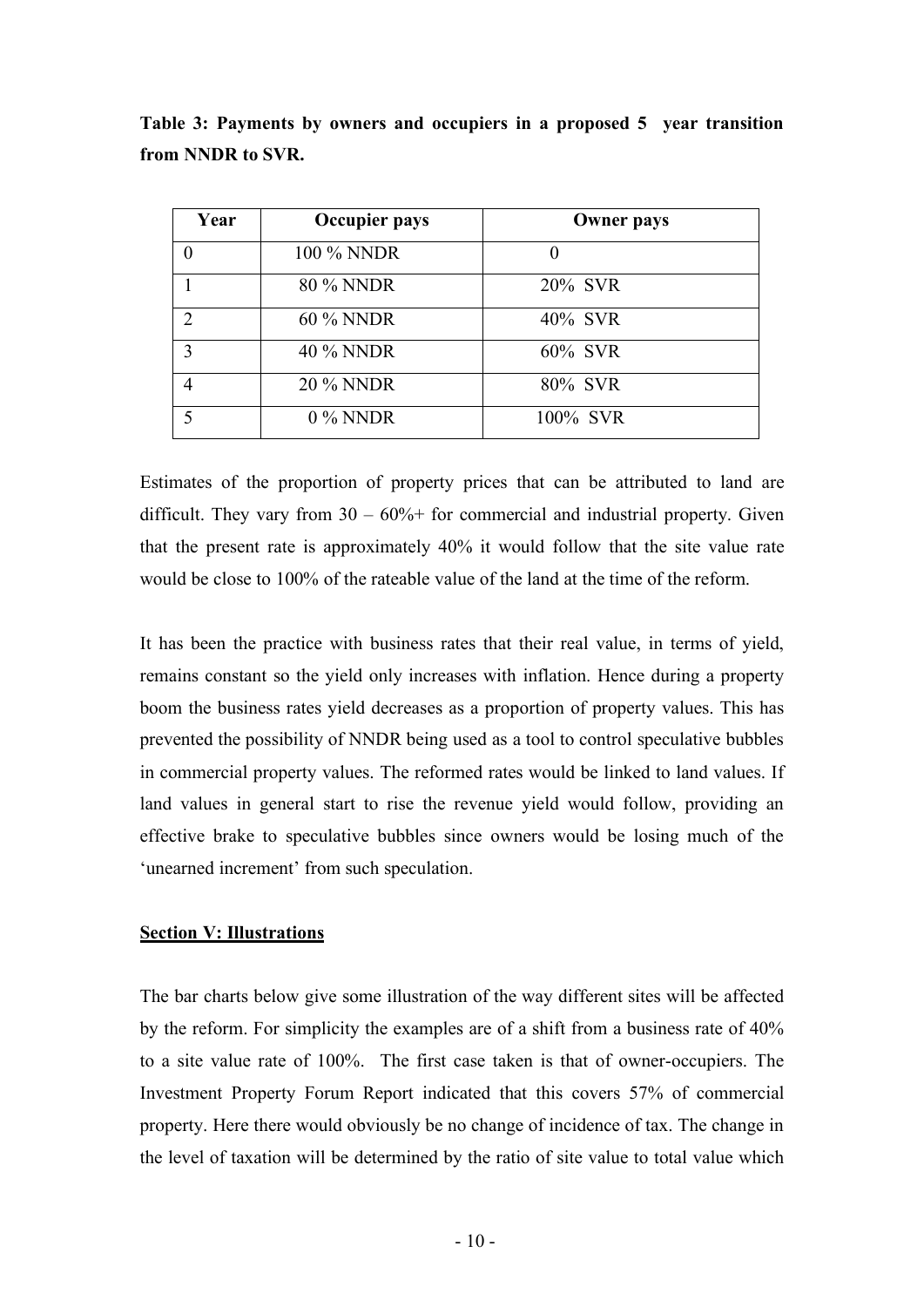reflects the degree of development of the site in question. There will be both winners and losers. Figure 1 compares different sites with NNDR rateable values of £100,000. In the extreme a marginal site, i.e. one whose site value rate is below the threshold would pay no tax. This would be the case of a specialised plant such as a waste disposal unit in a remote location. Sites with a site value of less than 40% of the rateable value i.e. highly developed sites would have a reduction in the amount paid. Sites with a site value of greater than 40% may pay more with the biggest change would be for vacant sites which were previously not included in the NNDR.



Figure 1: Comparison of NNDR and SVR for differently developed sites of rateable value £100,000

Figure 2 shows the same thing in a different way by comparing sites of the *same sitevalue rating* but different degrees of development. The same picture emerges, namely that the owners of highly developed sites would pay proportionately less and the owners of underdeveloped sites would find themselves paying more.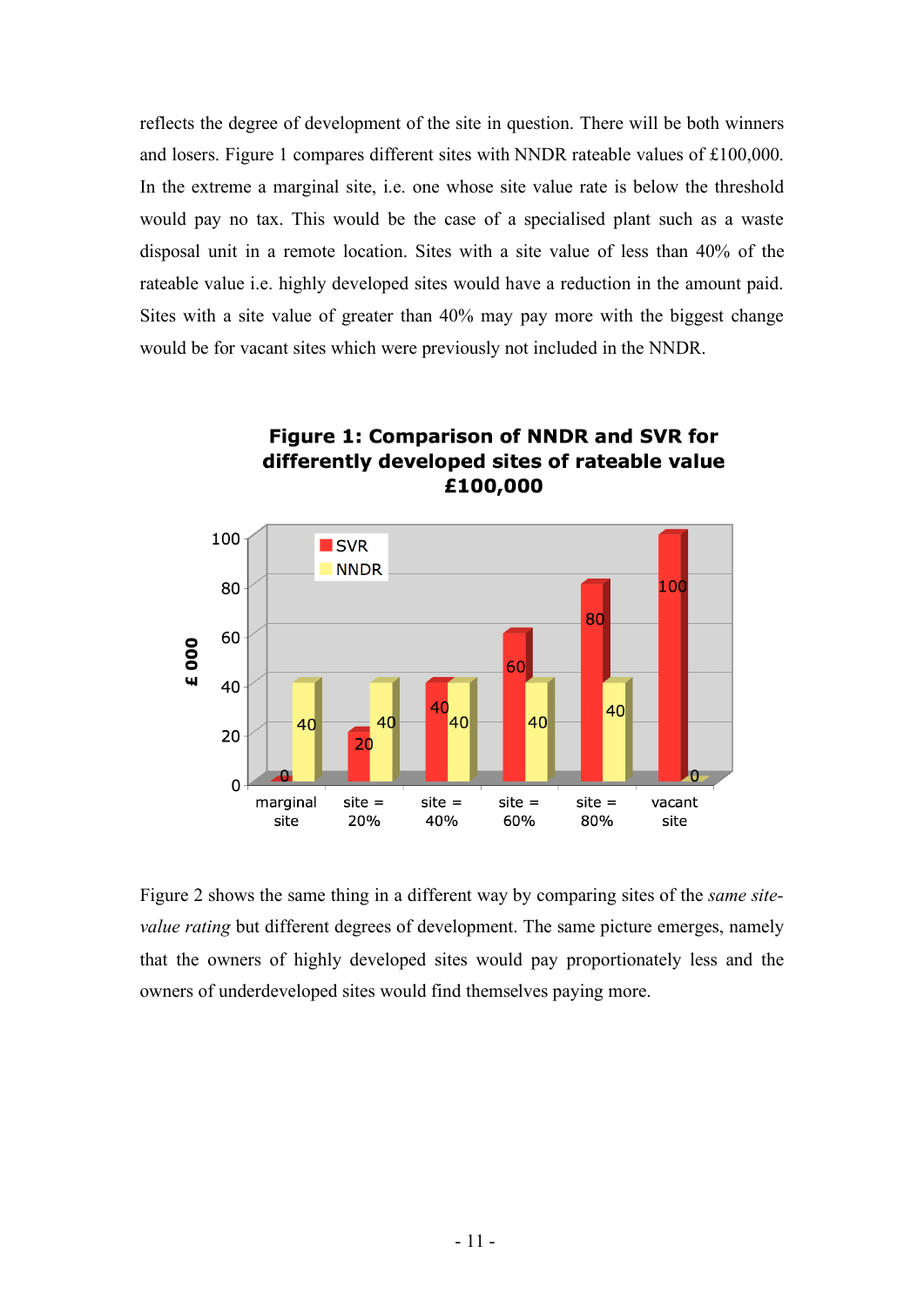

The next charts illustrate the case of sites with tenants. Here the incidence of tax changes from the occupier to the owner with the change being phased in over five years.

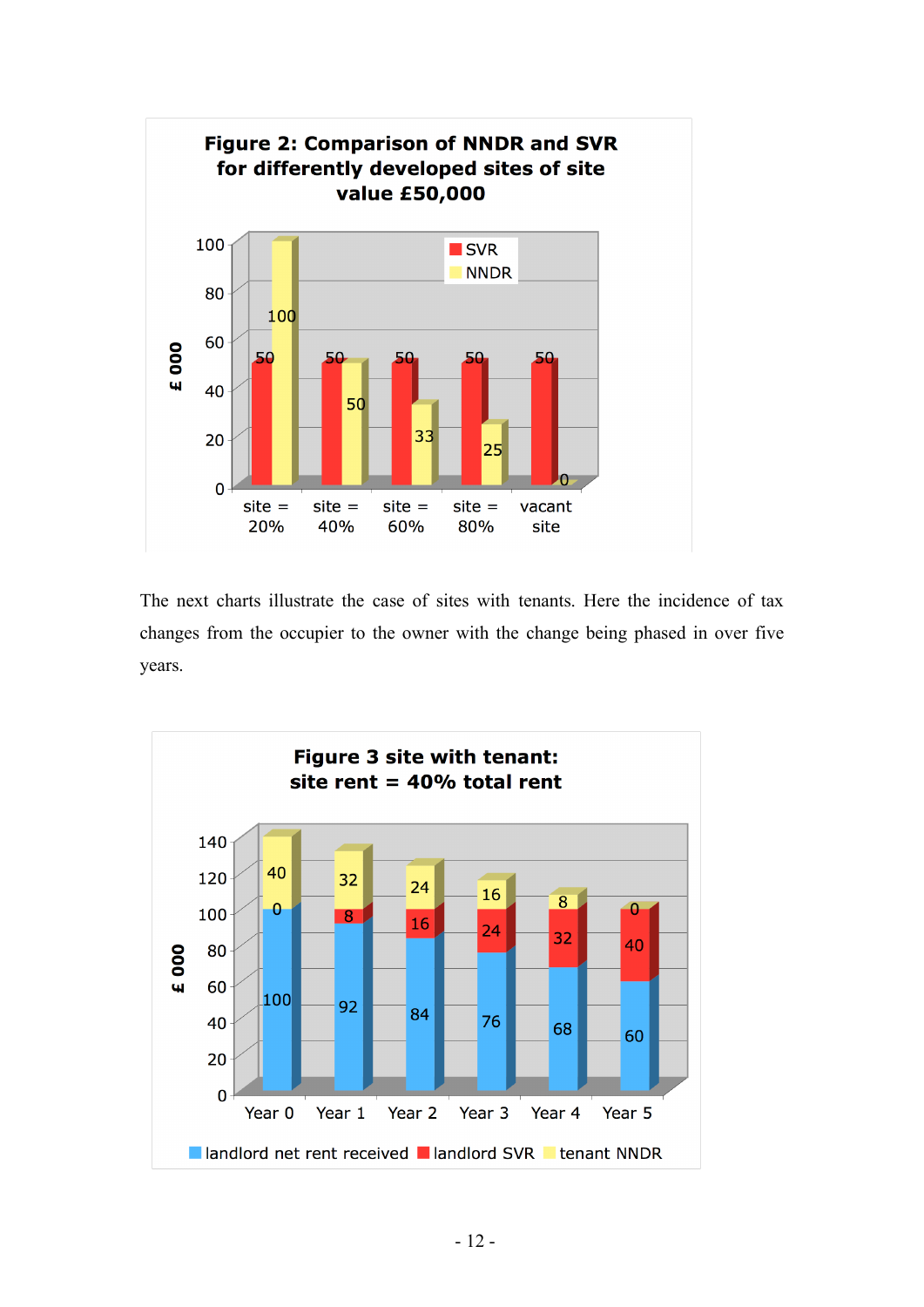Figure 3 takes the case of a site with rateable value of £100,000. An NNDR of 40% and SVR of 100% are again. Over the transition the tax paid remains the same but is gradually transferred from the tenant to the owner.



Figure 4 shows the example of a site with rateable value £100,000 and site value rate £50,000. This represents a less fully developed site of the same rateable value as the previous example. In this case there is a similar transfer of the tax to the owner but at the same time the tax paid annually increases.

The third example, figure 5, is of a site of rateable value £100,000 but with the site value only 30% of the total. This could represent a highly developed site such as a high-rise office block in a key location. It also represents the situation close to the margin where site values are low. In both cases, as the transfer is phased in there is a decrease in the tax paid annually.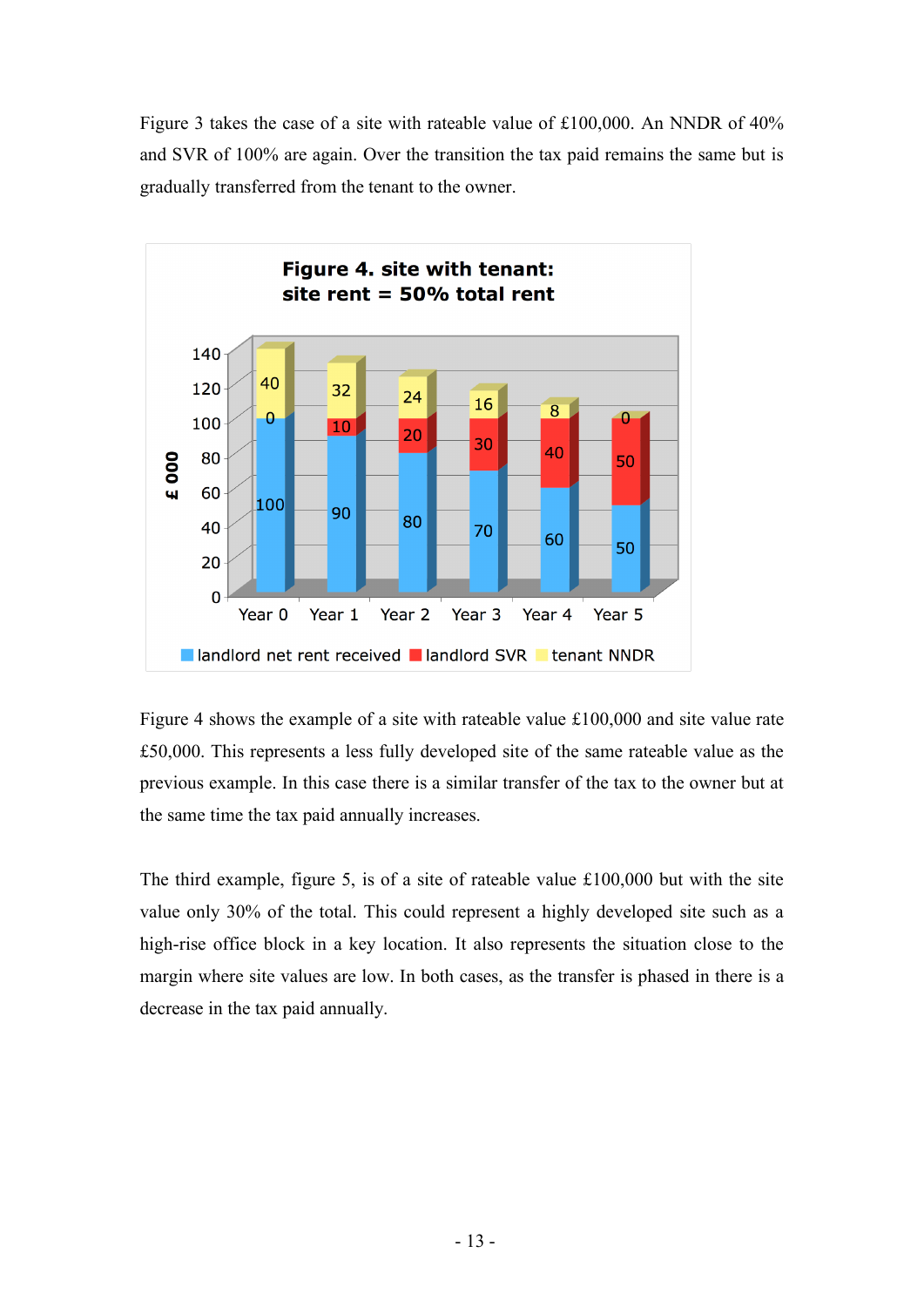

### Section VI: Effects of the Reform

For owner-occupiers the transfer of the business rates onto land will reward those who have developed the sites they own to the full. As Martin Weale suggested it should lead to increased efficiency of land use. For owners of unused and underdeveloped land it should act as an incentive to develop them. There is a large body of empirical evidence from the United States<sup>15</sup> that this type of tax shift does stimulate development. It is important to recognise that any such development must take place within the confines of "optimum *permitted* use" as determined by planning authorities.

For the tenant it needs to be recognised that rent and rates together constitute an occupational cost - the total rent plus rates payable "TRRP", which will always drift to the highest the tenant can afford. Thus if rates increase then rent decreases and if rates decrease then rents increase. The most probable response to the change to SVR will be that landlords will attempt to increase rents back to the previous level. This will only be possible where SVR is lower than the NNDR as no tenant will be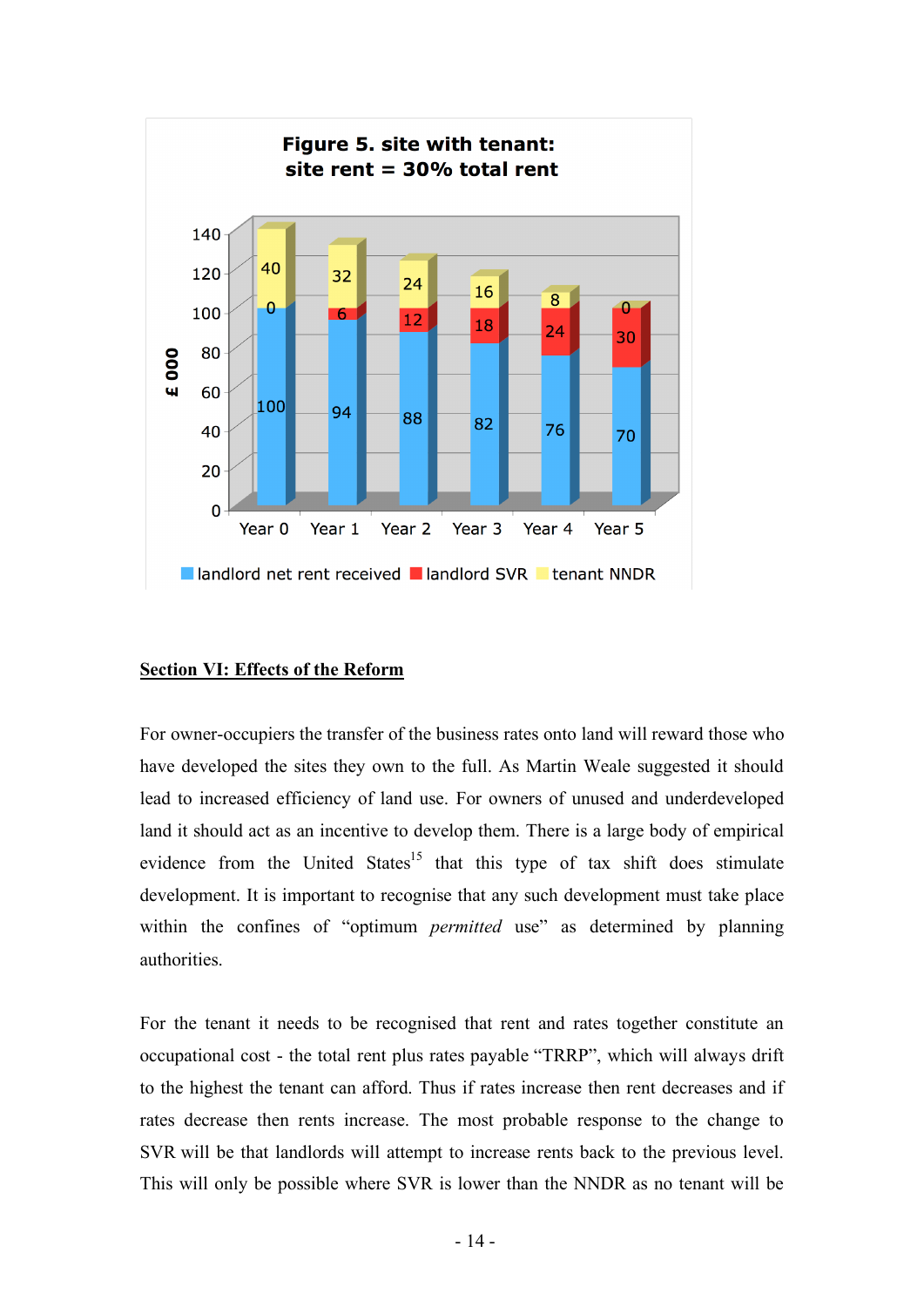able to pay more than the TRRP. Comparing the three cases illustrated in figures 3, 4 and 5 it will be seen that in the case of figure 3 (site rate  $= 40\%$ ) an increase in rent to restore the landlord's net income could be achieved. In the case of the less welldeveloped site the full previous rent cannot be reclaimed because the extra tax he pays is greater than the decreased payment of the tenant. In the well-developed site the converse is true and the owner could increase his net income as the tax burden has decreased.

Set against this is the effect of the reform on stimulating development. It would be anticipated that there would be an increase in the supply of commercial property which, according to market principle would tend to reduce TRRP. Given the time scale for property development there could well be a time lag before this became evident. If it happened the reduction in rent and rates would provide a welcome stimulus for business tenants and could enable growth of smaller traders, in the retail sector for example.

In section III the delicate state of investors in commercial property was noted. Given that investment property tends to be the high value end, containing well-developed sites, it could well be the case that these are the sites which would benefit from the reforms and could see a reduction in tax paid. The reforms could offer a respite by enabling increased rental income due to the reduction in the tax burden. If rent is able to take a larger share of TRRP, site owners benefit and should see capital values of their properties rise – if developed to optimum permitted use.

In a similar way sites that are marginal or close to marginal would also benefit through a reduction of tax paid. Rather than encouraging regional development by offering exemption from NNDR the SVR system would inherently encourage development at the margin through the lower taxation of sites of low site value.

This reform of business rates is likely to have a significant effect on the land market. The value of land, as distinct from developed in-use property, as an investment asset will be greatly diminished. Any projected increase in capital value of sites – but not of buildings - will be absorbed in increased SVR payments. This in turn would affect the basis of valuation of land for tax purposes. The complex and intimate feedback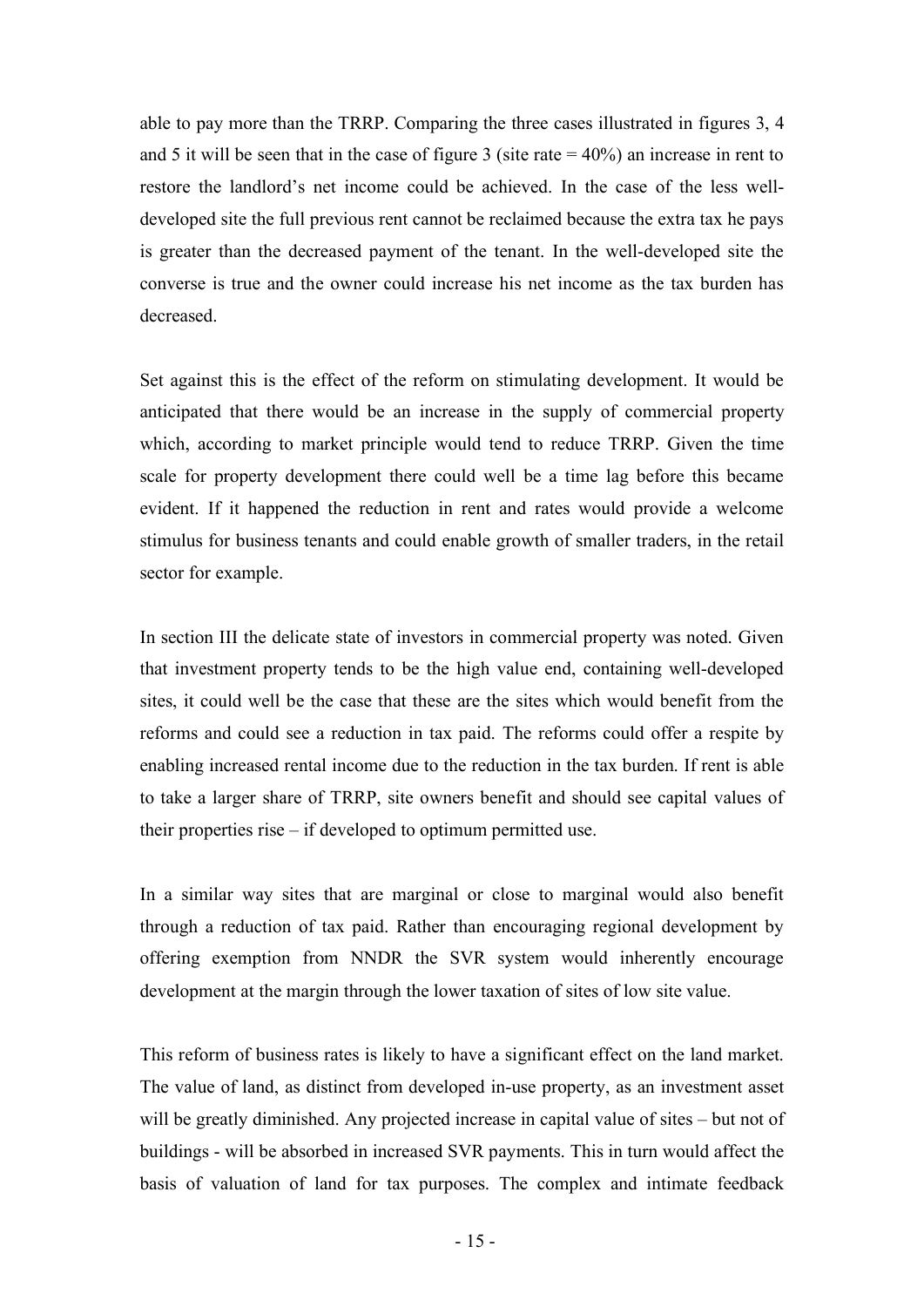between changes in tax policy and market behaviour and the need for public accountability would make it essential to have regular (at least annual) and transparent site revaluations that are made freely available for all e.g. by publication on the internet and in local libraries.

When effective infrastructure is put in place close to a site, for example a new train line, it is well known that land values increase. With the reformed rate, using annual updates of site value, these uplifts would be captured by the tax. Thus the reformed rate could become a means of financing infrastructure development, more effective than the present system which only captures any of the uplift after at least 5 years (when the next revaluation takes effect). Conversely, if there were a change close to a site that had a negative effect on land values there would be a corresponding reduction in the tax paid.

# Section VII: Conclusion.

This paper has been an attempt to flesh out the consequences of the reform to business rates proposed in the Liberal Democrat Party 2010 election manifesto and suggested by other authors. In addition to establishing the usefulness or otherwise of the proposal another purpose was to clarify what research it would be useful to undertake to establish how effective the reform would be in practice. A key piece of data that is needed to properly assess the proposal is the ratio of site value to total value for commercial properties.

The proposed changes transform business rates from a property tax into a resource levy. The reform of business rates thus needs to be seen in a wider context of establishing a "sustainable land development policy" that looks in a holistic way at the proper utilisation of this most important resource. Tax revenue is just one component of this. Planning is another aspect as is valuation and the establishment of the identity of owners of all sites.